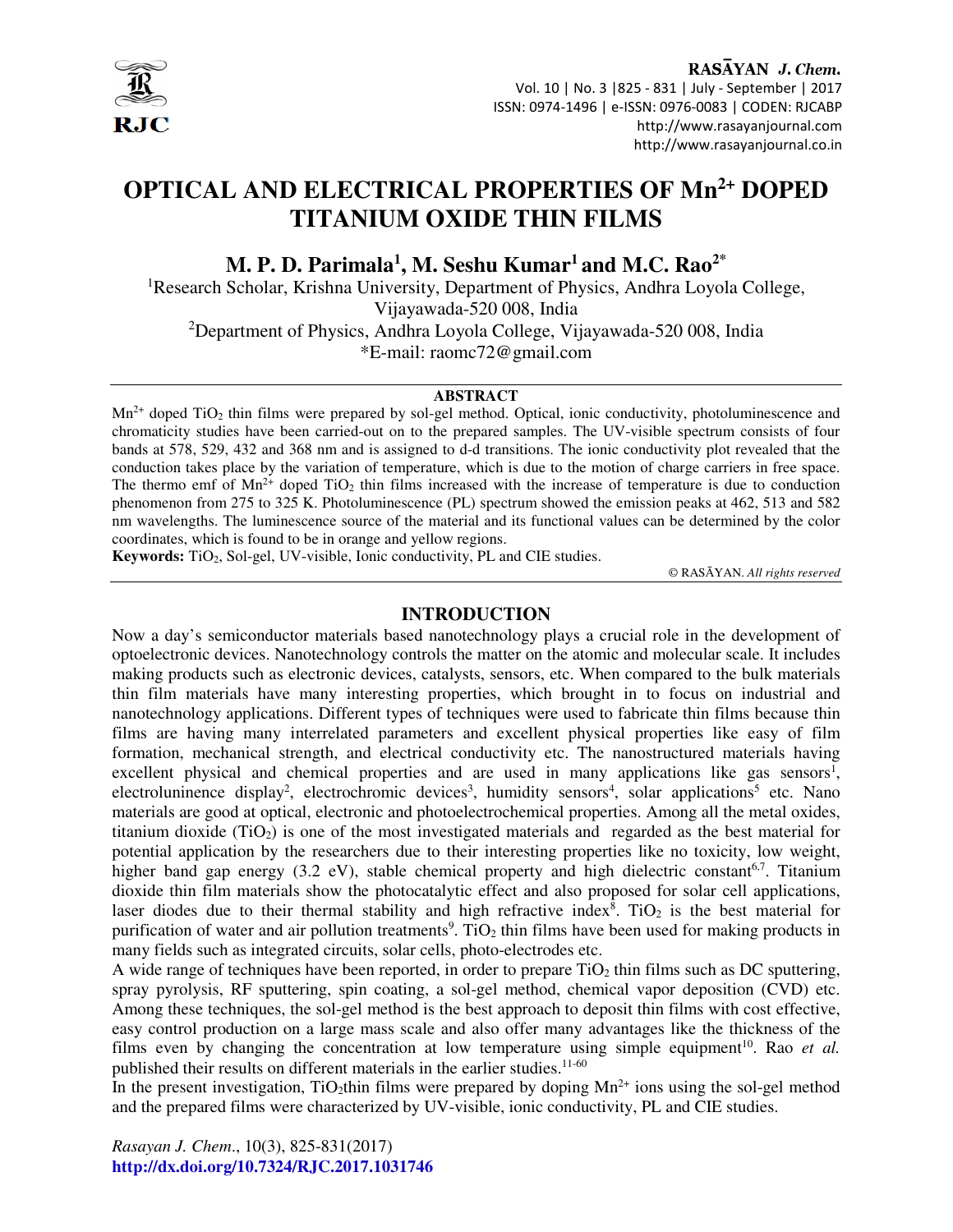# **EXPERIMENTAL**

### **Materials and Synthesis**

Titanium IV isopropoxide  $(Ti(OCH(CH<sub>3</sub>)<sub>2</sub>)<sub>4</sub>$ was purchased from Sigma Aldrich Ltd., India with 98% purity. Isopropyl alcohol (CH3)2CHOH obtained from pure Merck Ltd., India with 98% purity, was used to synthesize the sols. Glacial acetic acid was used for hydrogenation process. The precursor solution is prepared with a molar ratio of 1.3 by mixing of  $(Ti(OCH(CH_3)_2)_4$  and  $(CH_3)_2CHOH$  under constant stirring, later Acetic acid was added drop wise to the alkoxide solution. A white precipitate is formed after 30 min under constant stirring. Finally, by adding the methanol and manganese oxide (MnO) with a ratio of (1:8), a moonstone color precipitate was formed and it is placed for 60 min to settle down the precipitate. Soda lime glass (SLG) was dipped in the prepared sol during the time interval of 30 min and 60 min. Both the SLG's are annealed at  $500\text{ °C}$ .

## **Characterization**

UV-Visible spectrum is taken at room temperature using JASCO V-670 Spectrophotometer in the wavelength range 200-600 nm. The ionic conductivity measurements were made on to the experimental films by employing four probe method. The thermo emf of the prepared samples was studied between the temperature ranges from 275 to 325 K using thermal probe method. Photoluminescence spectrum is taken at room temperature on Horiba Jobin-Yvon Fluorolog-3 spectrofluorimeter with Xe continuous (450 W) and pulsed  $(35 \text{ W})$  lamps as excitation sources. CIE  $(x, y)$  chromaticity coordinates are calculated from the spectral power distribution of the light source and the CIE color-matching functions. This is generated by MAT-lab software.

# **RESULTS AND DISCUSSION**

## **UV-Visible Studies**

The uv-visible spectrum of  $Mn^{2+}$  doped TiO<sub>2</sub> thin films was carried-out on to the prepared films in the wavelength range 200-600 nm is shown in Fig.-1. The uv-visible spectrum consists of four bands at 578, 529, 432 and 368 nm and the assigned transitions suggest an octahedral geometry around the  $Mn^{2+}$ ion, followed by the equations:

$$
{}^{6}A_{1g}(S) \rightarrow {}^{4}A_{1g}(G) + {}^{4}E_{g}(G)
$$
\n
$$
{}^{6}A_{1g}(S) \rightarrow {}^{4}T_{1g}(G)
$$
\n
$$
(1)
$$
\n
$$
{}^{6}A_{1g}(S) \rightarrow {}^{4}T_{1g}(G)
$$
\n
$$
(2)
$$

$$
{}^{6}A_{1g}(S) \rightarrow {}^{4}T_{2g}(G) \tag{3}
$$

$$
{}^{6}A_{1g}(S) \rightarrow {}^{4}T_{2g}(D)T
$$
 (4)

The energy matrices for the values of B, C and Dq inclusive of Tree's correction parameter 'α' which is calculated by diagonalizing the energy matrices given for  $d<sup>5</sup>$  configuration.<sup>61</sup> The energy matrices also depend on the nature of the chemical bond between the ligand and the dopant. The absorption bands are formed due to clusters between in vibrations of molecules, where the transition metal ions get exited form ground state to higher energy state which depends on the nature of the symmetry.<sup>62</sup> By solving the above three equations  $\overline{Dq} = 848$ ,  $\overline{B} = 848$  and  $\overline{C} = 2936$  cm<sup>-1</sup> values are evaluated. The observed values of the prepared thin films satisfy with the calculated values. The band position of  $Mn^{2+}$  doped TiO<sub>2</sub> thin films and their values were given in Table-1.

Transitions from  ${}^{6}A_{1g}(S)$ Wavelength (nm) Wavenumber  $(cm^{-1})$ ) Dq  $(cm^{-1})$ B  $(cm^{-1})$  $\overline{C}$  $(cm^{-1})$ Observed | Calculated  ${}^{4}T_{1g}(G)$  368 27,158 27,173  ${}^{4}T_{2g}(G)$  432  $|$  23,162 23,148 848 848 2936  ${}^{4}A_{1g}(G) + {}^{4}E_{g}(G)$  529 18,897 18,904  ${}^{4}T_{2g}(D)$  578 17,315 17,301

Table-1: Observed and calculated band positions of  $Mn^{2+}$  doped TiO<sub>2</sub> thin films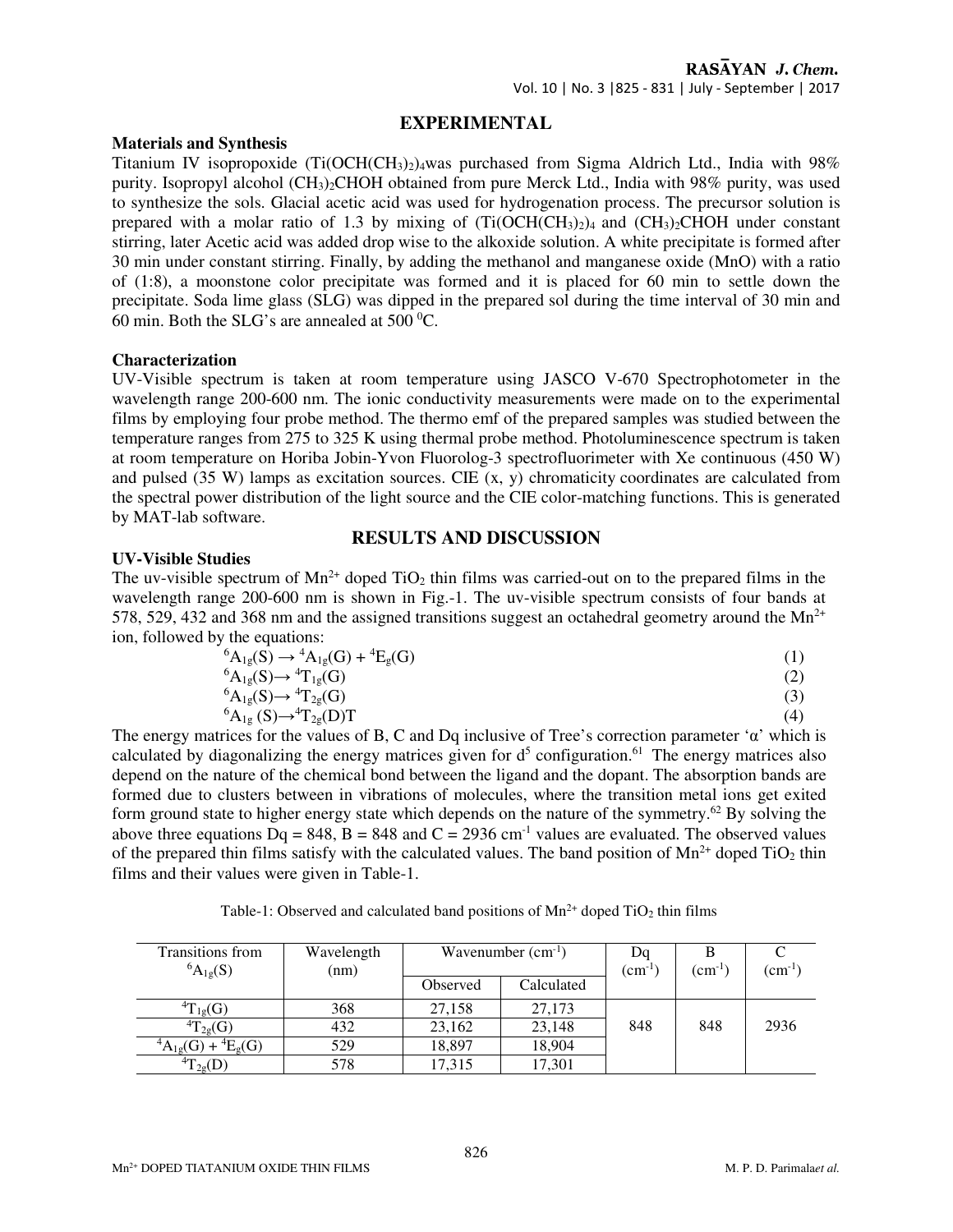

Fig.-1: Optical absorption spectrum of  $Mn^{2+}$  doped TiO<sub>2</sub> thin films

#### **Electrical Properties**

The measurement of ionic conductivity was performed on to the prepared thin films using lab made fourprobe method. In this method inversion of temperature is varied with respect to logarithmic resistance (R) on to the prepared thin films which are shown in Fig.-2. The electrical resistance is found to vary as:

$$
R=R_0 \exp\left(\Delta E / KT\right) \tag{5}
$$

Where  $\Delta E$  is the temperature variation which is attributed to two activation processes i.e. the intrinsic band is formed at higher temperature due to conduction phenomenon, whereas at lower temperature region the material processes semiconductor behavior, which is due to the motion of charge carriers in free space. From the figure, it is observed that as increasing the temperature, the ionic conductivity also increases abruptly due to free flow charge carriers in the conduction phenomenon.<sup>63,64</sup>

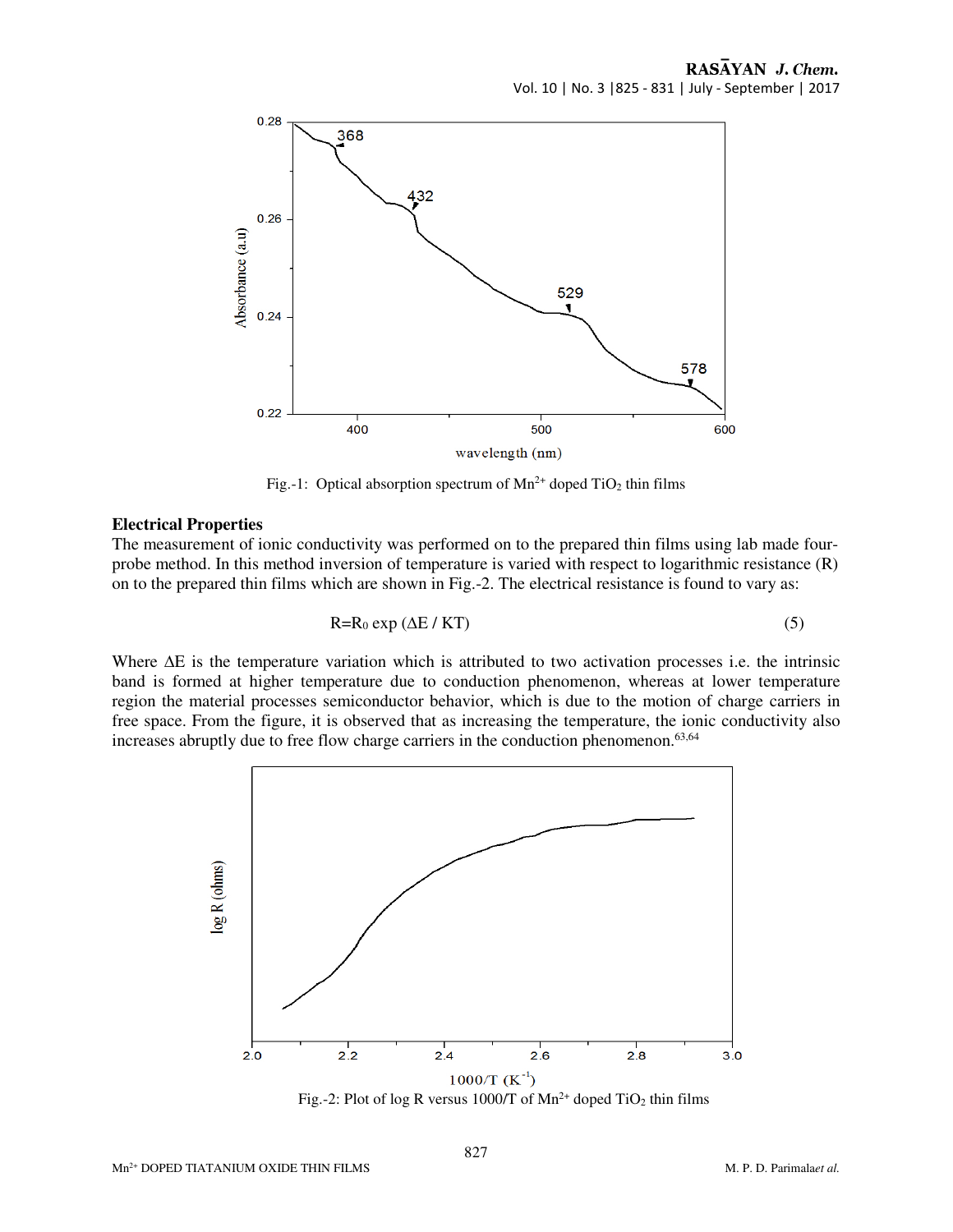## **Thermo emf**

Thermo power or Seebeck coefficient of  $Mn^{2+}$  doped TiO<sub>2</sub> thin films is measured by varying the temperature and magnitude of an induced thermoelectric voltage across the material using thermal probe method and thermal power can be calculated by the following equation:

$$
S = -\Delta V / \Delta T \tag{6}
$$

Where 'S' is the thermal power, which is measured from the conductivity plot. From Fig.-3 it is observed that with increasing the temperature the thermal emf is increased linearly due to characteristic conduction of  $Mn^{2+}$  doped TiO<sub>2</sub> thin films.<sup>65.66</sup> From the plot, the temperature difference can be measured between the two ends of the temperature which is found to be increased with respect to thermal emf due to conduction phenomenon.<sup>67</sup>



Fig.-3: Temperature dependence of the thermal emf of  $Mn^{2+}$  doped TiO<sub>2</sub> thin films

# **Photoluminescence Studies**

Photoluminescence spectrum of  $Mn^{2+}$  doped TiO<sub>2</sub> thin film is shown in Fig.-4. The figure confirms that the PL spectrum consists of three bands formed at 462, 513 and 582 nm in the wavelength region 450- 600 nm, due to the exit of ions from the ground state to higher state in collision process, which corresponds to blue and yellow regions respectively.<sup>68</sup> The intensity of the band which is observed at 462 nm is due to oxygen vacancies where the transition of electrons takes place in energy levels. Whereas the intensity of other bands is slightly increased, which are formed at 513 and 582 nm. The intensity of band correlates with the variation in color due to the formation of single and double charged oxygen vacancies, which is observed in the orange and yellow region. $69-75$ 

Fig.-5 shows the color coordinates of  $Mn^{2+}$  doped TiO<sub>2</sub> thin films, which is measured from the CIE 1931 chromaticity, and the  $(x, y)$  color coordinate was found to be at  $(x = 0.5432, y = 0.3397)$ . The location of the color coordinates from the CIE chromaticity diagram is found in orange and yellow regions.

# **CONCLUSION**

 $Mn^{2+}$  doped TiO<sub>2</sub> thin films were prepared by sol-gel method. The UV-visible spectrum showed three characteristic bands and assigned transitions suggests an octahedral geometry this satisfies with the EPR studies. Electrical conducted is measured in two activation processes i.e. the intrinsic band is formed at higher temperature due to conduction phenomenon, whereas at lower temperature region the material processes semiconductor behavior, which is due to the motion of charge carriers in free space. Thermo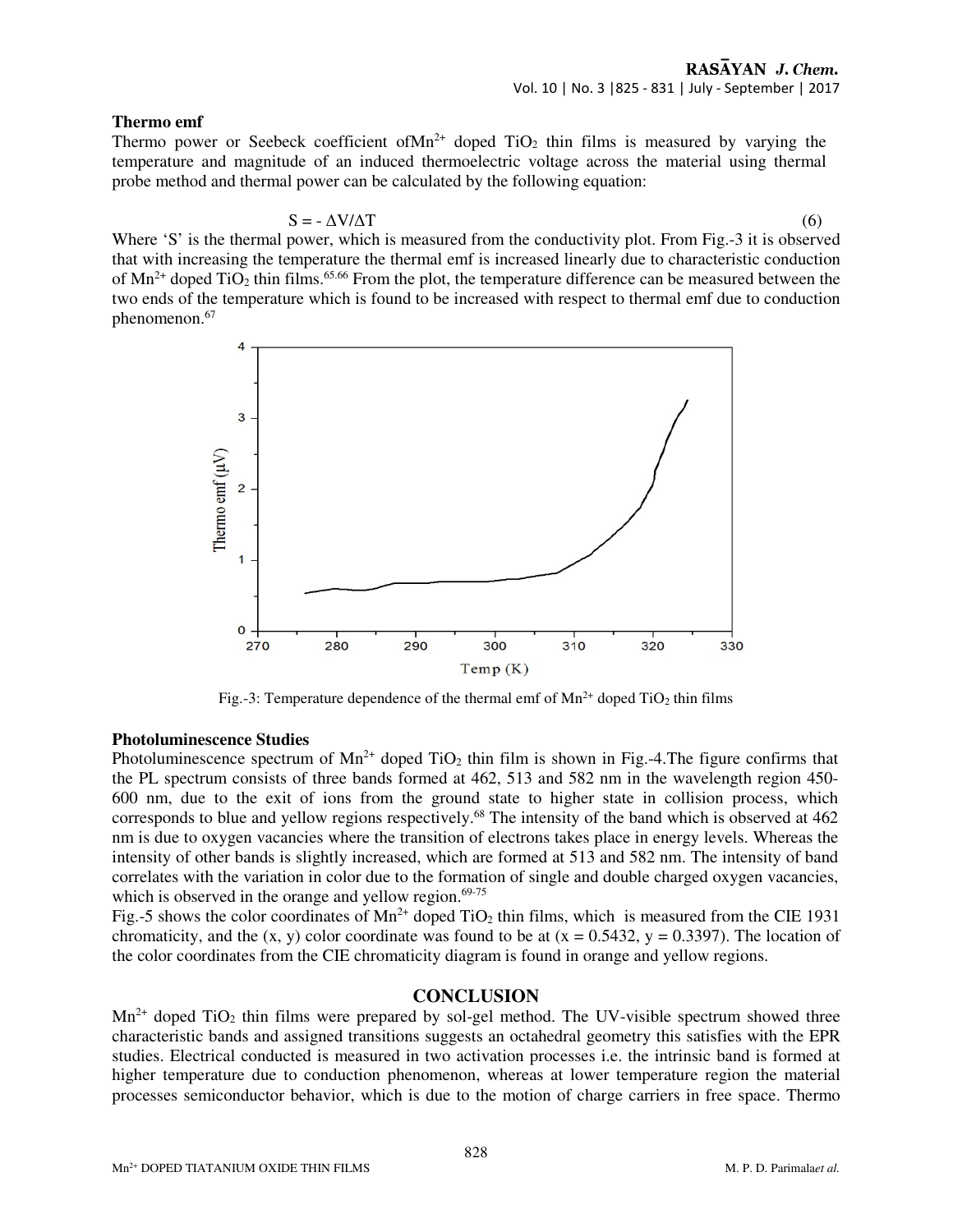# RASAYAN J. Chem. Vol. 10 | No. 3 |825 - 831 | July - September | 2017

emf of  $Mn^{2+}$  doped TiO<sub>2</sub> thin films increased with the increase of temperature. PL spectrum consists of three bands formed at 462, 513 and 582 nm, due to excitation of ions from the ground state to higher state in collision process. The location of the color coordinates from the CIE chromaticity diagram is found in orange and yellow regions. Based on the obtained results  $Mn^{2+}$  doped TiO<sub>2</sub> thin films can be used for LEDs, electroluminescence panels, and plasma display panels.







Fig.- 5: CIE diagram of  $Mn^{2+}$  doped TiO<sub>2</sub> thin films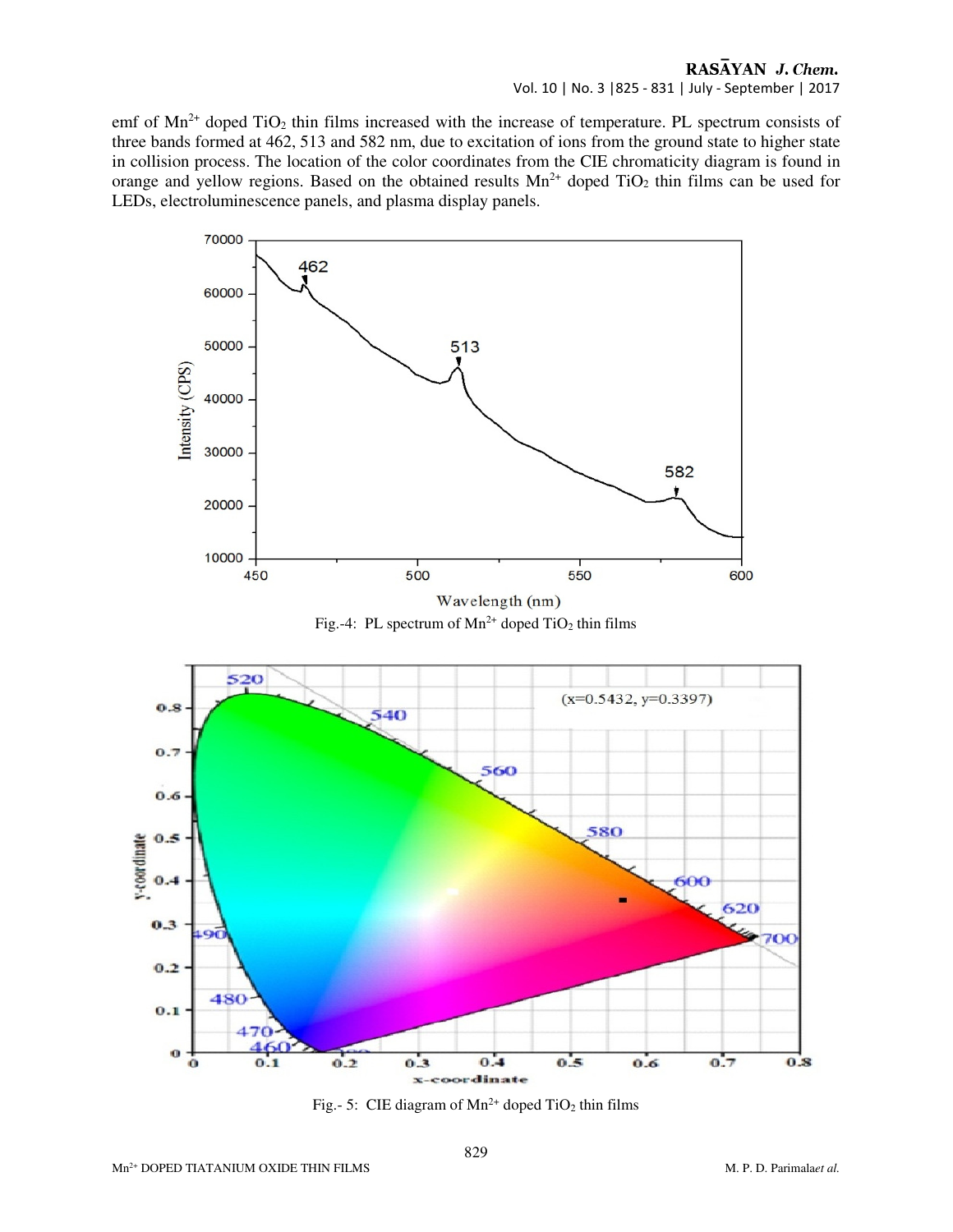# RASAYAN J. Chem.

Vol. 10 | No. 3 |825 - 831 | July - September | 2017

#### **REFERENCES**

- 1. C.X. Shan, X. Hou, K. Choy, *Surf. Coating Tech.,* **202**, 2399 (2008).
- 2. Z.L. Tang, J.Y. Zhang, Z. Cheng, Z.T. Zhang, *Mater. Chem. Phys.,* **77**, 314 (2001).
- 3. J.C. Yu, J.G. Yu, L.Z. Zhang, W.K. Ho, *J. Photochem. Photobio. A: Chem*.*,* **148**, 263 (2002).
- 4. Y.Z. Li, N.H. Lee, E.G. Lee, J.S. Song, S. Kim, *Chem. Phys. Lett.,* **389**, 124 (2004).
- 5. A.M. Ruiz, G. Sakai, A. Cornet, K. Shimanoe, J.R. Morante, N. Yamazoe, *Sen. Actuators B:Chem*., **103**, 312 (2004).
- 6. S. Qiu,S. Kalita, *Mater. Sci.Engg. A.,* **435**, 327 (2006).
- 7. A. Fujishima, K. Honda, *Nature,* **238**, 37 (1972).
- 8. T. Kim, T.K. Lee, M.N. Lee, S.H. Park, *Thin Solid Films,* **475**, 171 (2005).
- 9. S. Angkaew, P. Limsuwan, *Proc. Engg.,* **32**, 649 (2012).
- 10. V. Brezova, *J. Photochem. Photobio. A: Chem.,* **206**, 177 (2009).
- 11. M.C. Rao, O.M. Hussain, *J. Alloys Compd*., **491(1)**, 503 (2010).
- 12. M.C. Rao, *J. Crys. Growth*, **312(19)**, 2799 (2010).
- 13. M.C. Rao, *Optoelect. Adv. Mater., (Rapid Commu.)* **5**, 85 (2011).
- 14. Sk. Muntaz Begum, M.C. Rao, R.V.S.S.N. Ravikumar, *Spectrochim. Acta Part A: Mol. Biomol. Spec.*, **98**, 100 (2012).
- 15. M.C. Rao, *J. Optoelect. Adv. Mater*., **13**, 428 (2011).
- 16. M.C. Rao, O.M. Hussain, *Eur. Phys. J. Appl. Phys*., **48(2)**, 20503 (2009).
- 17. Sk. Muntaz Begum, M.C. Rao, R.V.S.S.N. Ravikumar, *J. Inorg. Organometa. Poly. Mater*., **23(2)**, 350 (2013).
- 18. Sk. Shahenoor Basha, M.C. Rao, *J. Inorg. Organomet. Polym. Mater.,* **27**, 455 (2017).
- 19. M.C. Rao, *J. Optoelect. Adv. Mater*., **12**, 2433 (2010).
- 20. M.C. Rao, O.M. Hussain, *IOP Conf. Series: Mater. Sci. Eng.*, **2**, 012037 (2009).
- 21. M.C. Rao, O. M. Hussain, *Ind. J. Eng. Mater. Sci*., **16**, 335 (2009).
- 22. M.C. Rao, *Optoelect. Adv. Mater., (Rapid Commu.)* **5(5-6)**, 651 (2011).
- 23. M.C. Rao, O.M. Hussain, *Optoelect. Adv. Mater*., **13(2-4)**, 1109 (2011).
- 24. M.C. Rao, *J. Optoelect. Adv. Mater.*, **13(1-2)**, 72 (2011).
- 25. M.C. Rao, *Int. J. Chem. Sci*., **10(2)**, 1111 (2012).
- 26. M. Tejaswi, M.C. Rao, P.V. Datta Prasad, G. Giridhar, V.G.K.M. Pisipati, R.K.N.R. Manepalli, *Rasayan J. Chem.*, **9(4),** 697 (2016).
- 27. M.C. Rao, *Optoelect. Adv. Mater., (Rapid Commu.)*, **6**, 511 (2012).
- 28. P.V. Prasad, K. Ramachandra Rao, M.C. Rao, *J. Mol. Struc*., **1085**, 115 (2015).
- 29. M.C. Rao, *J. Optoelect. & Adv. Mater*., **13**, 78 (2011).
- 30. M.C. Rao, Sk. Muntaz Begum, *Optoelect. Adv. Mater., (Rapid Commu.)* **6**, 508 (2012).
- 31. M.C. Rao, *Res. J. Rec. Sci*., **2(3)**, 67 (2013).
- 32. M.C. Rao, *Int. J. Chem. Tech. Res*., **6(3)**, 1904 (2014).
- 33. M.C. Rao, *Optoelect. Adv. Mater., (Rapid Commu.)* **4**, 2088 (2010).
- 34. M.C. Rao, O. M. Hussain, *Optoelect. Adv. Mater., (Rapid Commu.)* **6**, 245 (2012).
- 35. M.C. Rao, *Res. J. Rec. Sci*., **2(3)**, 67 (2013).
- 36. M.C. Rao, *AIP Conf. Proc*., **1728(1)**, 020077 (2016).
- 37. M.C. Rao, *AIP Conf. Proc*., **1447**, 613 (2012).
- 38. M.C. Rao, *AIP Conf. Proc*., **1536**, 27 (2013).
- 39. M.C. Rao, *AIP Conf. Proc*., **1536(1)**, 215 (2016).
- 40. M.C. Rao, *Optoelect. Adv. Mater., (Rapid Commu.)* **6**, 245 (2012).
- 41. M.C. Rao, *Optoelect. Adv. Mater., (Rapid Commu.)* **10**, 889 (2016).
- 42. P.V. Prasad, K. Ramachandra Rao, M.C. Rao, *Int. J. Chem Tech Res.,* **7(1)**, 269 (2014).
- 43. M.C. Rao, Sk. Muntaz Begum, *AIP Conf. Proc*., **1447**, 613 (2012).
- 44. K. Ravindranadh, M.C. Rao, *Int. J. ChemTech Res.*, **9(4)**, 598 (2016).
- 45. Sk. ShahenoorBasha, K. Vijaya Kumar, M.C. Rao, *Rasayan J. Chem.,* **9,** 46 (2016).
- 46. K. Parameswara Rao, G.V. Ramana, M.C. Rao, *Der Pharm. Lett.,* **8(13),** 259 (2016).